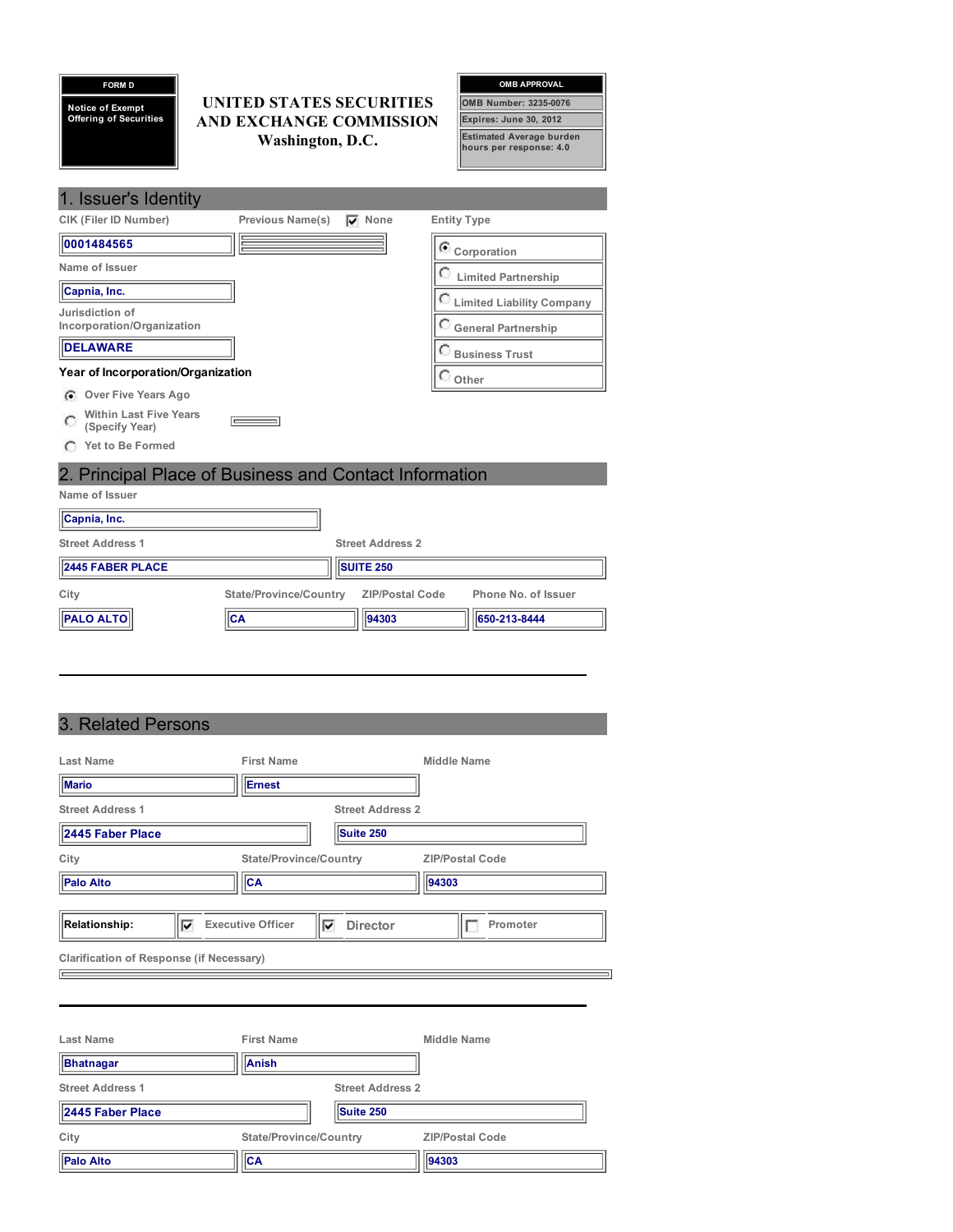| Relationship:                                          | 1⊽ | <b>Executive Officer</b>      | <b>Director</b><br>IF   | Promoter                    |  |
|--------------------------------------------------------|----|-------------------------------|-------------------------|-----------------------------|--|
| <b>Clarification of Response (if Necessary)</b><br>⋿   |    |                               |                         |                             |  |
|                                                        |    |                               |                         |                             |  |
|                                                        |    |                               |                         |                             |  |
| <b>Last Name</b>                                       |    | <b>First Name</b>             |                         | Middle Name                 |  |
| <b>Alexander</b>                                       |    | <b>William James</b>          |                         |                             |  |
| <b>Street Address 1</b>                                |    |                               | <b>Street Address 2</b> |                             |  |
| c/o Capnia, Inc.                                       |    |                               |                         | 2445 Faber Place, Suite 250 |  |
| City                                                   |    | <b>State/Province/Country</b> |                         | <b>ZIP/Postal Code</b>      |  |
| <b>Palo Alto</b>                                       |    | ∣CA                           |                         | 94303                       |  |
| <b>Relationship:</b>                                   |    | <b>Executive Officer</b>      | $\nabla$ Director       | Promoter                    |  |
|                                                        |    |                               |                         |                             |  |
| <b>Clarification of Response (if Necessary)</b><br>$=$ |    |                               |                         |                             |  |
|                                                        |    |                               |                         |                             |  |
|                                                        |    |                               |                         |                             |  |
| <b>Last Name</b>                                       |    | <b>First Name</b>             |                         | <b>Middle Name</b>          |  |
| <b>Crooke</b>                                          |    | Gary                          |                         |                             |  |
| <b>Street Address 1</b>                                |    |                               | <b>Street Address 2</b> |                             |  |
| c/o Capnia, Inc.                                       |    |                               |                         | 2445 Faber Place, Suite 250 |  |
| City                                                   |    | <b>State/Province/Country</b> |                         | <b>ZIP/Postal Code</b>      |  |
| <b>Palo Alto</b>                                       |    | CA                            |                         | 94303                       |  |
|                                                        |    |                               |                         |                             |  |
| Relationship:                                          |    | <b>Executive Officer</b>      | $\nabla$ Director       | Promoter                    |  |
| <b>Clarification of Response (if Necessary)</b>        |    |                               |                         |                             |  |
|                                                        |    |                               |                         |                             |  |
|                                                        |    |                               |                         |                             |  |
| <b>Last Name</b>                                       |    | <b>First Name</b>             |                         | <b>Middle Name</b>          |  |
| <b>Engelsen</b>                                        |    | Steinar                       |                         | J                           |  |
|                                                        |    |                               |                         |                             |  |
| <b>Street Address 1</b>                                |    |                               | <b>Street Address 2</b> |                             |  |
| c/o Capnia, Inc.                                       |    |                               |                         | 2445 Faber Place, Suite 250 |  |
| City                                                   |    | <b>State/Province/Country</b> |                         | <b>ZIP/Postal Code</b>      |  |
| <b>Palo Alto</b>                                       |    | <b>CA</b>                     |                         | 94303                       |  |
| Relationship:                                          | IE | <b>Executive Officer</b>      | <b>Director</b><br>⊽    | Promoter<br>Г               |  |
| <b>Clarification of Response (if Necessary)</b>        |    |                               |                         |                             |  |
|                                                        |    |                               |                         |                             |  |
|                                                        |    |                               |                         |                             |  |
|                                                        |    |                               |                         |                             |  |
| <b>Last Name</b>                                       |    | <b>First Name</b>             |                         | <b>Middle Name</b>          |  |
| Engleman                                               |    | Edgar                         |                         |                             |  |
| <b>Street Address 1</b>                                |    |                               | <b>Street Address 2</b> |                             |  |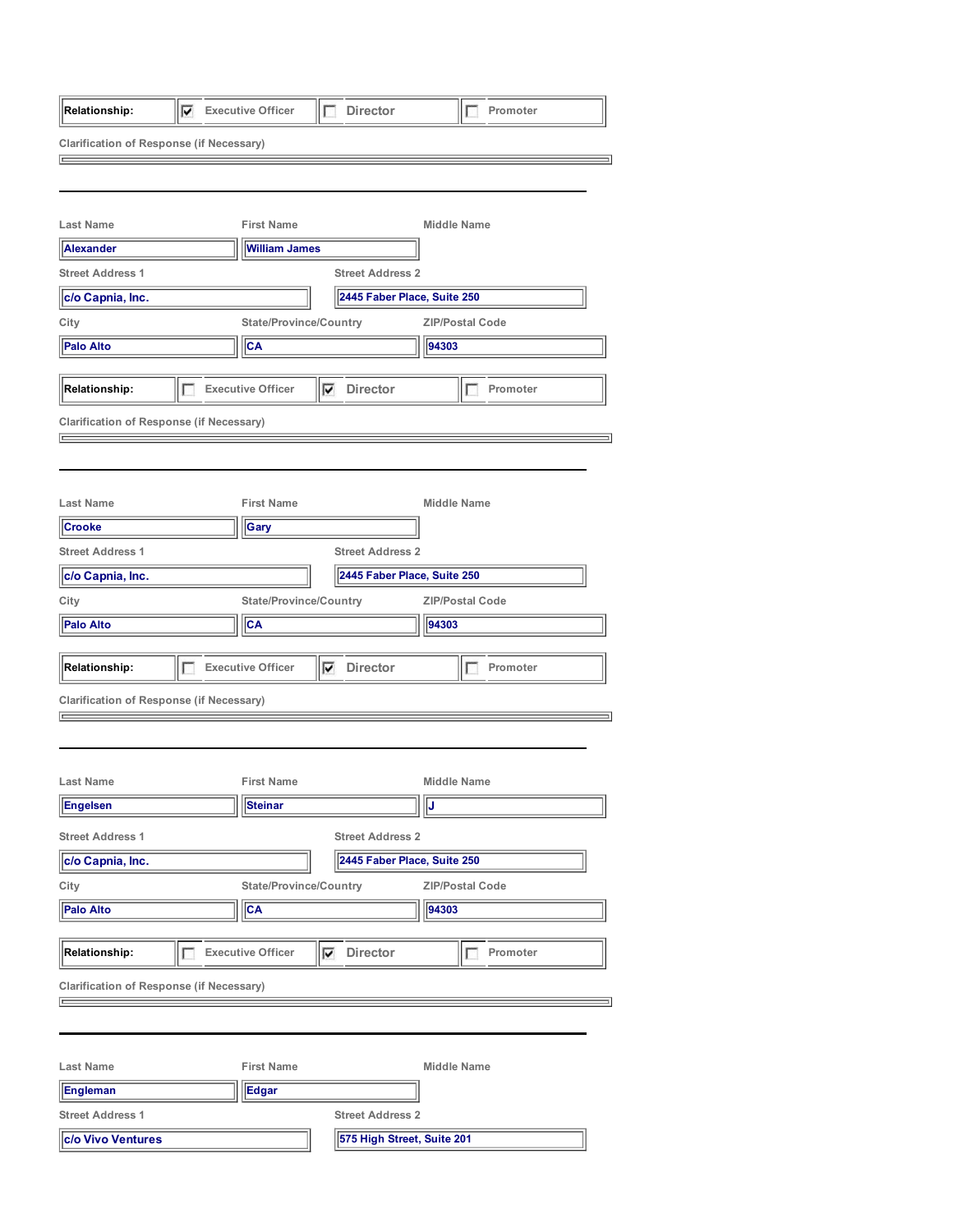| City                                            | <b>State/Province/Country</b> |                             | <b>ZIP/Postal Code</b> |  |
|-------------------------------------------------|-------------------------------|-----------------------------|------------------------|--|
| <b>Palo Alto</b>                                | <b>CA</b>                     |                             | 94301                  |  |
| <b>Relationship:</b>                            | <b>Executive Officer</b><br>⊽ | <b>Director</b>             | Promoter               |  |
| <b>Clarification of Response (if Necessary)</b> |                               |                             |                        |  |
|                                                 |                               |                             |                        |  |
|                                                 |                               |                             |                        |  |
| <b>Last Name</b>                                | <b>First Name</b>             |                             | <b>Middle Name</b>     |  |
| Kirnon                                          | <b>Stephen</b>                |                             | <b>N</b>               |  |
| <b>Street Address 1</b>                         |                               | <b>Street Address 2</b>     |                        |  |
| c/o Capnia, Inc,                                |                               | 2445 Faber Place, Suite 250 |                        |  |
| City                                            | <b>State/Province/Country</b> |                             | <b>ZIP/Postal Code</b> |  |
| <b>Palo Alto</b>                                | <b>CA</b>                     |                             | 94303                  |  |
|                                                 |                               |                             |                        |  |
| <b>Relationship:</b>                            | <b>Executive Officer</b><br>⊽ | <b>Director</b>             | Promoter               |  |
| <b>Clarification of Response (if Necessary)</b> |                               |                             |                        |  |
|                                                 |                               |                             |                        |  |

## 4. Industry Group

#### **Agriculture**

- **Banking & Financial Services**
- **Commercial Banking**
- **Insurance**
- **Investing**
- **Investment Banking**
- **Pooled Investment Fund**

**Other Banking & Financial Services**

#### **Business Services**

#### **Energy**

- **Coal Mining**
- **Electric Utilities**
- **Energy Conservation**
- **Environmental Services**
- **Oil & Gas**
- **Other Energy**

### **Health Care Biotechnology**

- **Health Insurance Hospitals & Physicians**
- - **Pharmaceuticals**
	- **Other Health Care**

- **Manufacturing**
	- **Real Estate**
- **Commercial**
- **Construction**
- **REITS & Finance**
- **Residential**
- **Other Real Estate**

#### **Retailing**

- **Restaurants**
	- **Technology**
	- **Computers**
	- **Telecommunications**
	- **Other Technology**

## **Travel**

- **Airlines & Airports**
- **Lodging & Conventions**
- **Tourism & Travel Services**
- **Other Travel**
- **Other**

## 5. Issuer Size

- 
- 
- $\circ$
- $\circ$
- $\circ$
- $\circ$
- 
- 

#### **Revenue Range Aggregate Net Asset Value Range**

- **No Revenues No Aggregate Net Asset Value**
- **\$1 - \$1,000,000 \$1 - \$5,000,000**
	- **\$1,000,001 - \$5,000,000 \$5,000,001 - \$25,000,000**
	- **\$5,000,001 - \$25,000,000 \$25,000,001 - \$50,000,000**
	- **\$25,000,001 - \$100,000,000 \$50,000,001 - \$100,000,000**
	- **Over \$100,000,000 Over \$100,000,000**
- **Decline to Disclose Decline to Disclose**
- **Not Applicable Not Applicable**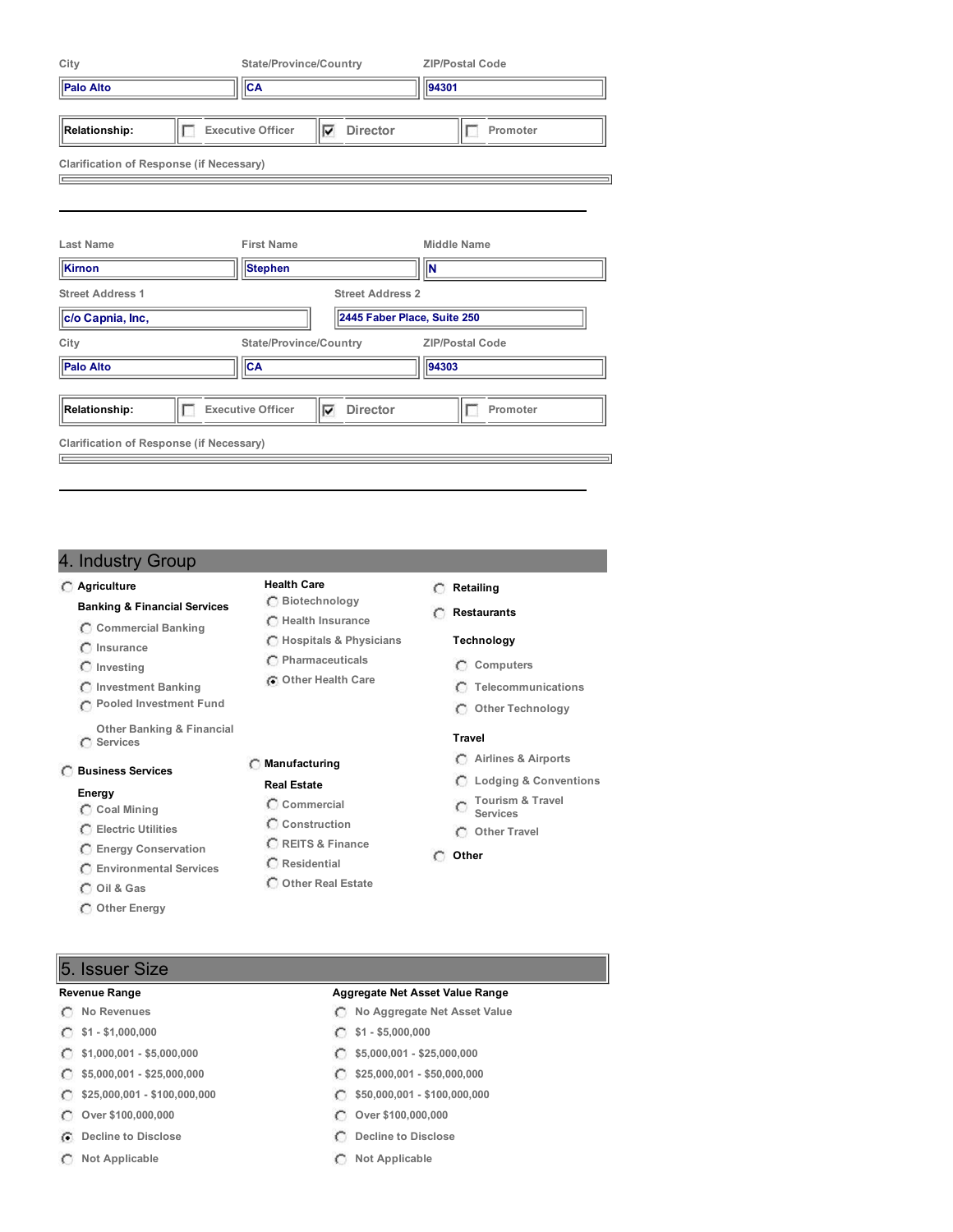| 6. Federal Exemption(s) and Exclusion(s) Claimed (select all that<br>apply)                                                                                                                           |
|-------------------------------------------------------------------------------------------------------------------------------------------------------------------------------------------------------|
| Rule 504(b)(1) (not (i), (ii)<br>$\Box$ Rule 505<br>or (iii))                                                                                                                                         |
| $\nabla$ Rule 506<br>Rule 504 (b)(1)(i)                                                                                                                                                               |
| Rule 504 (b)(1)(ii)<br><b>Securities Act Section 4(6)</b>                                                                                                                                             |
| Investment Company Act Section 3(c)<br>Rule 504 (b)(1)(iii)                                                                                                                                           |
|                                                                                                                                                                                                       |
| <b>Type of Filing</b>                                                                                                                                                                                 |
| 2010-02-10<br>Date of First Sale<br><b>New Notice</b><br><b>First Sale Yet to Occur</b>                                                                                                               |
| Amendment<br>M                                                                                                                                                                                        |
|                                                                                                                                                                                                       |
| 8. Duration of Offering                                                                                                                                                                               |
| Does the Issuer intend this offering to last more than one year?<br>$C$ Yes<br>No<br>$\epsilon$                                                                                                       |
|                                                                                                                                                                                                       |
| 9. Type(s) of Securities Offered (select all that apply)                                                                                                                                              |
| <b>Pooled Investment Fund</b><br>Equity<br>Interests                                                                                                                                                  |
| <b>Tenant-in-Common</b><br>Debt<br>⊽<br><b>Securities</b>                                                                                                                                             |
| Option, Warrant or Other Right to<br><b>Mineral Property Securities</b><br>⊽<br>н<br><b>Acquire Another Security</b>                                                                                  |
| <b>Security to be Acquired</b><br>Upon Exercise of Option,<br>Other (describe)<br>M<br>Warrant or Other Right to<br><b>Acquire Security</b>                                                           |
| 10. Business Combination Transaction                                                                                                                                                                  |
| Is this offering being made in connection with a business<br>combination transaction, such as a merger, acquisition or<br>C<br>Yes (C No<br>exchange offer?                                           |
| <b>Clarification of Response (if Necessary)</b>                                                                                                                                                       |
|                                                                                                                                                                                                       |
| 11. Minimum Investment                                                                                                                                                                                |
| Minimum investment accepted from any<br>$\frac{1}{2}$<br><b>USD</b><br>outside investor                                                                                                               |
|                                                                                                                                                                                                       |
| 12. Sales Compensation                                                                                                                                                                                |
| <b>Recipient CRD Number</b><br>Recipient<br>$\nabla$ None                                                                                                                                             |
| (Associated) Broker or Dealer<br>(Associated) Broker or Dealer<br>⊽<br>⊽<br>None<br>None<br><b>CRD Number</b>                                                                                         |
| <b>Street Address 1</b><br><b>Street Address 2</b>                                                                                                                                                    |
| <u> International American property</u><br>$\overline{a}$ and $\overline{a}$ are the set of $\overline{a}$<br><b>State/Province/Country</b><br>City<br><b>ZIP/Postal Code</b><br>$\overline{}$<br>$=$ |
| <b>All States</b><br>State(s) of Solicitation<br>$=$                                                                                                                                                  |

13. Offering and Sales Amounts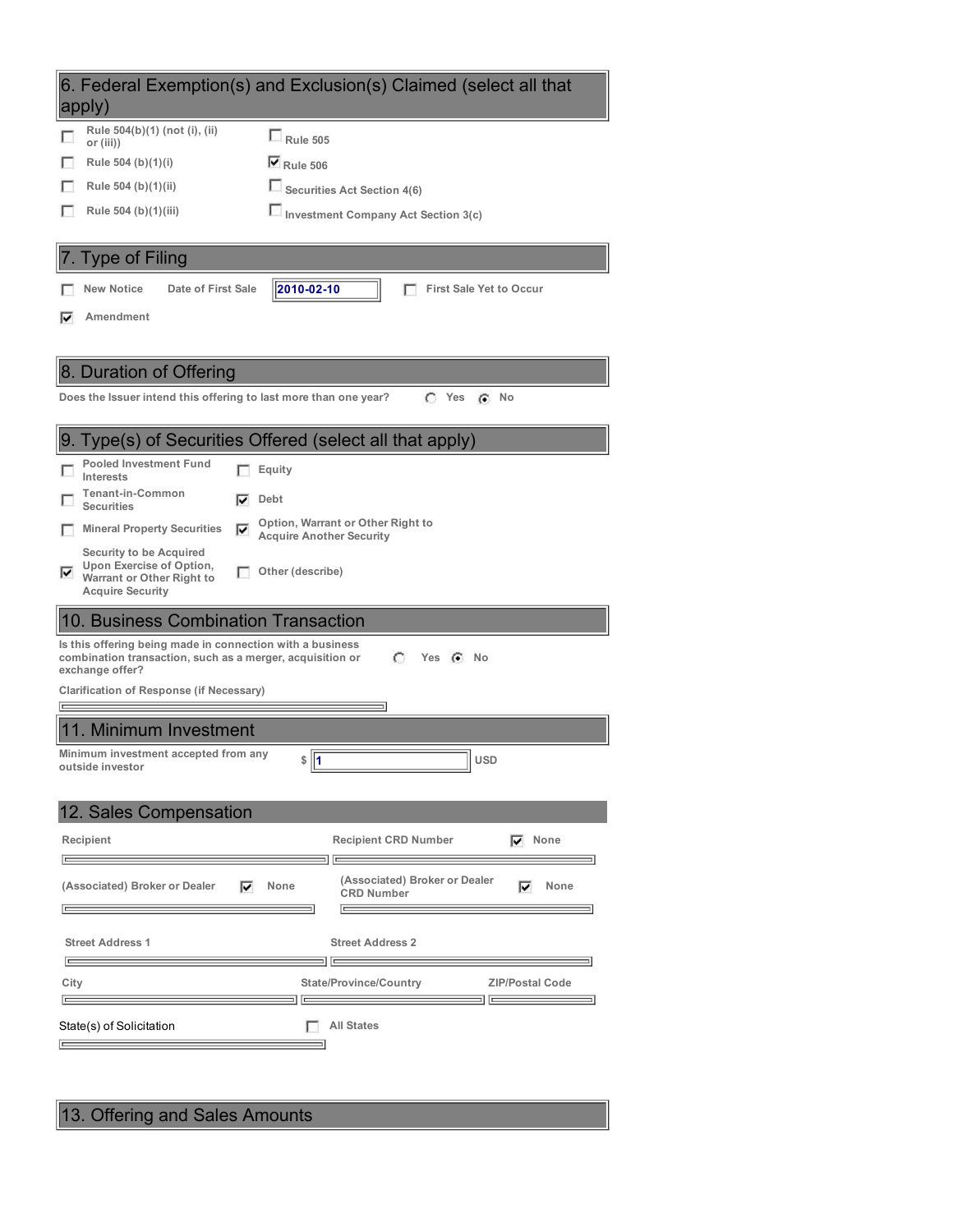| <b>Total Offering</b><br>Amount                                                                                                                                                                                                | 4700470                                                                                                                                                                                                                                                                                                           | <b>USD</b> | Indefinite |                 |  |  |
|--------------------------------------------------------------------------------------------------------------------------------------------------------------------------------------------------------------------------------|-------------------------------------------------------------------------------------------------------------------------------------------------------------------------------------------------------------------------------------------------------------------------------------------------------------------|------------|------------|-----------------|--|--|
| <b>Total Amount Sold</b>                                                                                                                                                                                                       | 3309227<br>\$                                                                                                                                                                                                                                                                                                     | <b>USD</b> |            |                 |  |  |
| <b>Total Remaining to</b><br>be Sold                                                                                                                                                                                           | 1391243                                                                                                                                                                                                                                                                                                           | <b>USD</b> | Indefinite |                 |  |  |
| <b>Clarification of Response (if Necessary)</b>                                                                                                                                                                                |                                                                                                                                                                                                                                                                                                                   |            |            |                 |  |  |
|                                                                                                                                                                                                                                |                                                                                                                                                                                                                                                                                                                   |            |            |                 |  |  |
| 14. Investors                                                                                                                                                                                                                  |                                                                                                                                                                                                                                                                                                                   |            |            |                 |  |  |
|                                                                                                                                                                                                                                |                                                                                                                                                                                                                                                                                                                   |            |            |                 |  |  |
| п<br>invested in the offering                                                                                                                                                                                                  | Select if securities in the offering have been or may be sold to<br>persons who do not qualify as accredited investors,<br>Number of such non-accredited investors who already have                                                                                                                               |            |            |                 |  |  |
| Regardless of whether securities in the offering have been or may<br>28<br>be sold to persons who do not qualify as accredited investors,<br>enter the total number of investors who already have invested in<br>the offering: |                                                                                                                                                                                                                                                                                                                   |            |            |                 |  |  |
|                                                                                                                                                                                                                                | 15. Sales Commissions & Finders' Fees Expenses                                                                                                                                                                                                                                                                    |            |            |                 |  |  |
|                                                                                                                                                                                                                                | Provide separately the amounts of sales commissions and finders' fees expenses, if any. If the<br>amount of an expenditure is not known, provide an estimate and check the box next to the amount.                                                                                                                |            |            |                 |  |  |
|                                                                                                                                                                                                                                | Sales Commissions $\sin \theta$                                                                                                                                                                                                                                                                                   |            | <b>USD</b> | <b>Estimate</b> |  |  |
|                                                                                                                                                                                                                                | Finders' Fees $\sqrt[6]{\mathbf{0}}$                                                                                                                                                                                                                                                                              |            | <b>USD</b> | <b>Estimate</b> |  |  |
| Clarification of Response (if Necessary)                                                                                                                                                                                       |                                                                                                                                                                                                                                                                                                                   |            |            |                 |  |  |
|                                                                                                                                                                                                                                |                                                                                                                                                                                                                                                                                                                   |            |            |                 |  |  |
| 16. Use of Proceeds                                                                                                                                                                                                            |                                                                                                                                                                                                                                                                                                                   |            |            |                 |  |  |
|                                                                                                                                                                                                                                |                                                                                                                                                                                                                                                                                                                   |            |            |                 |  |  |
| the amount.                                                                                                                                                                                                                    | Provide the amount of the gross proceeds of the offering that has been or is proposed to be used for<br>payments to any of the persons required to be named as executive officers, directors or promoters in<br>response to Item 3 above. If the amount is unknown, provide an estimate and check the box next to |            |            |                 |  |  |

**Clarification of Response (if Necessary)**

 $\boxed{\Box}$ 

# Signature and Submission

**Please verify the information you have entered and review the Terms of Submission below before signing and clicking SUBMIT below to file this notice.**

**\$ 0 USD Estimate**

### **Terms of Submission**

**In submitting this notice, each Issuer named above is:**

 $\equiv$